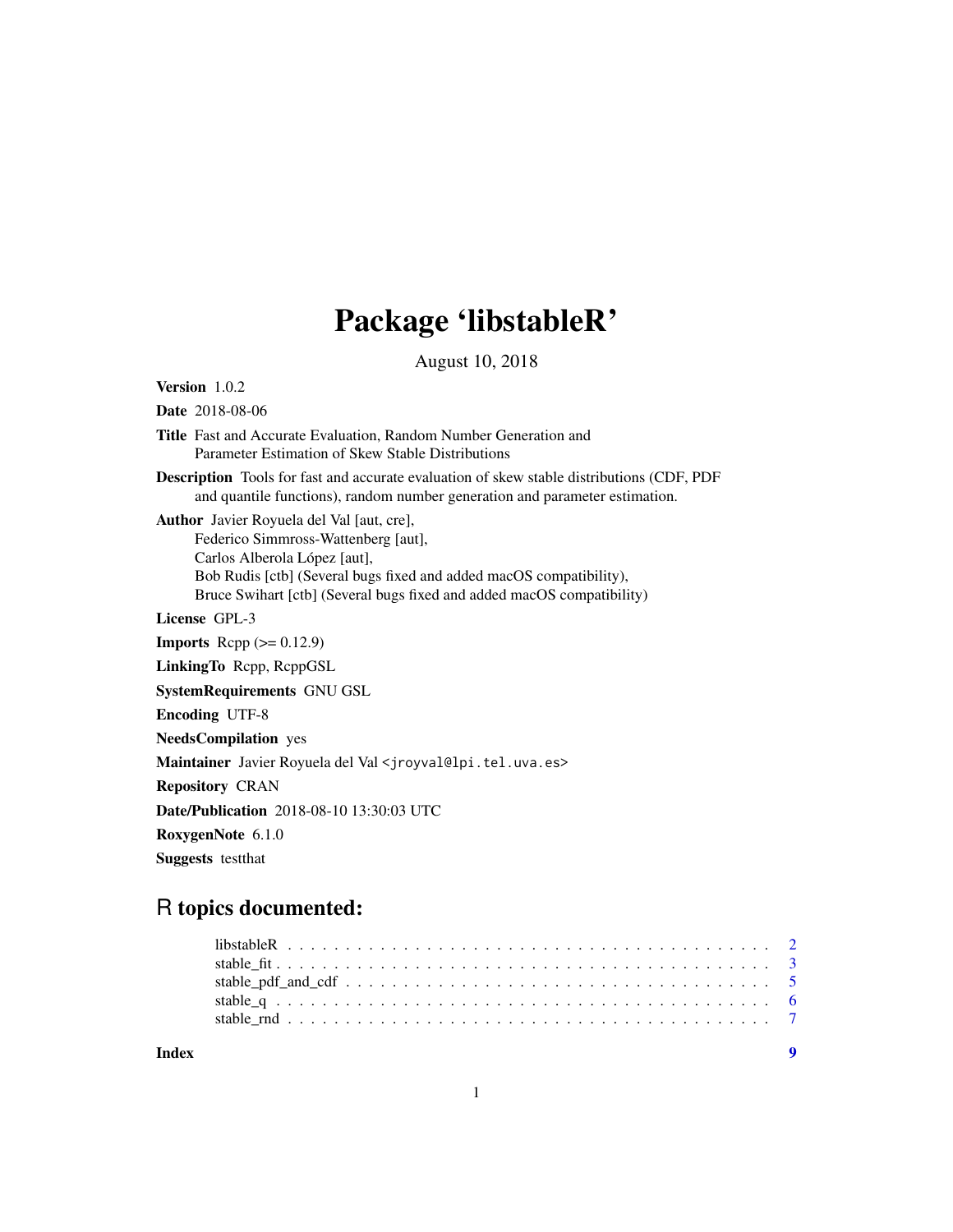<span id="page-1-0"></span>

#### **Description**

LibstableR provides functions to work with skew stable distributions in a fast and accurate way [1]. It performs:

#### Details

- Fast and accurate evaluation of the probability density function (PDF) and cumulative density function (CDF).
- Fast and accurate evaluation of the quantile function (CDF^-1).
- Random numbers generation [2].
- Skew stable parameter estimation with:
	- McCulloch's method of quantiles [3].
	- Koutrouvellis' method based on the characteristic function [4].
	- Maximum likelihood estimation.
	- Modified maximum likelihood estimation as described in [1]. \*The evaluation of the PDF and CDF is based on the formulas provided by John P Nolan in [5].

#### Author(s)

Javier Royuela del Val, Federico Simmross Wattenberg and Carlos Alberola López;

Maintainer: Javier Royuela del Val [jroyval@lpi.tel.uva.es](mailto:jroyval@lpi.tel.uva.es)

#### References

- 1 Royuela-del-Val J, Simmross-Wattenberg F, Alberola López C (2017). libstable: Fast, Parallel and High-Precision Computation of alpha-stable Distributions in R, C/C++ and MATLAB. Journal of Statistical Software, 78(1), 1-25. doi:10.18637/jss.v078.i01
- 2 Chambers JM, Mallows CL, Stuck BW (1976). A Method for Simulating Stable Random Variables. Journal of the American Statistical Association, 71(354), 340-344. doi:10.1080/01621459.1976.10480344
- 3 McCulloch JH (1986). Simple Consistent Estimators of Stable Distribution Parameters. Communications in Statistics - Simulation and Computation, 15(4), 1109-1136. doi:10.1080/03610918608812563
- 4 Koutrouvelis IA (1981). An Iterative Procedure for the Estimation of the Parameters of Stable Laws. Communications in Statistics - Simulation and Computation, 10(1), 17-28. doi:10.1080/03610918108812189
- 5 Nolan JP (1997). Numerical Calculation of Stable Densities and Distribution Functions. Stochastic Models, 13(4), 759-774. doi:10.1080/15326349708807450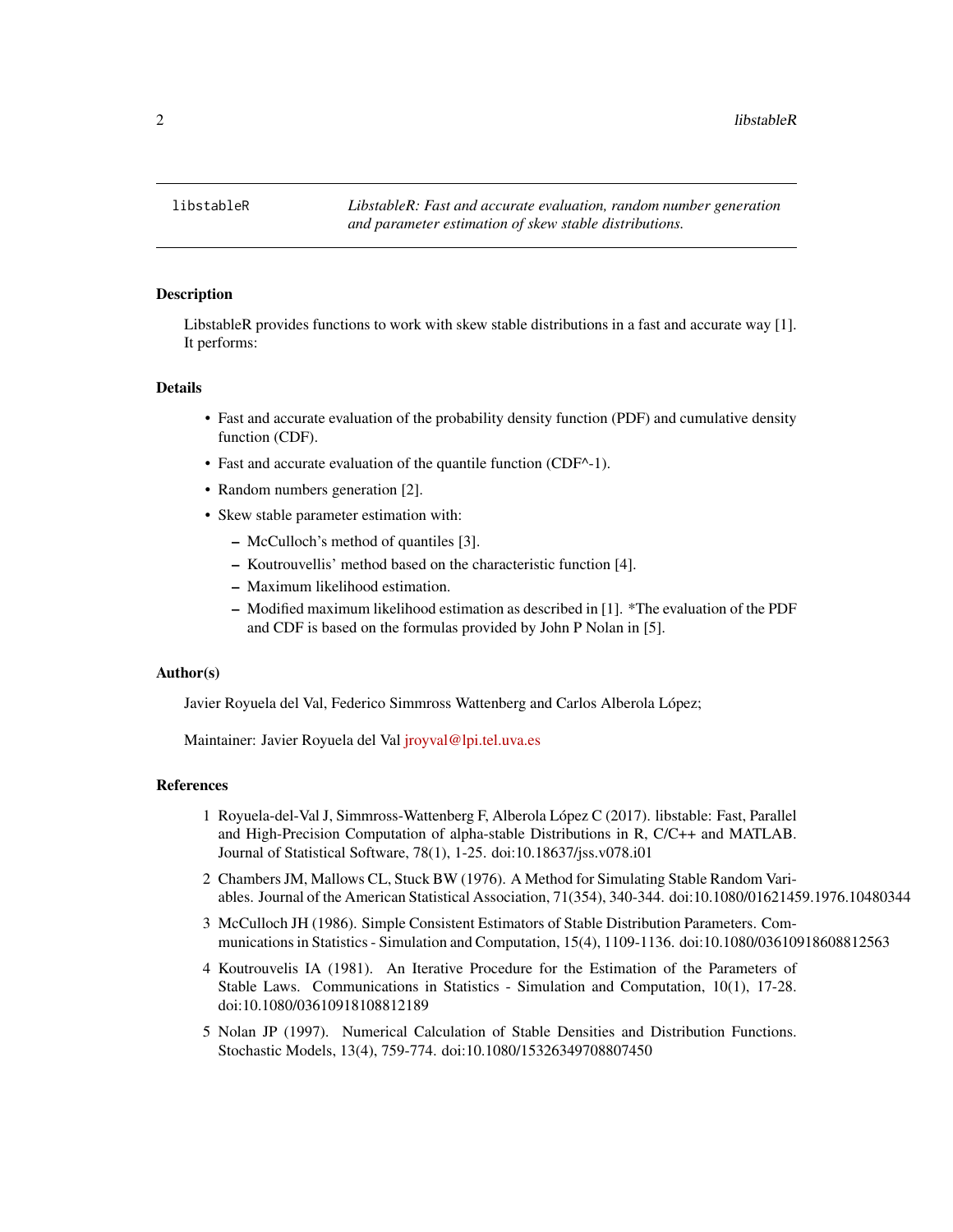#### <span id="page-2-0"></span>stable\_fit 3

#### Examples

```
# Set alpha, beta, sigma and mu stable parameters in a vector
pars <- c(1.5, 0.9, 1, 0)
# Generate an abscissas axis and probabilities vector
x \le - seq(-5, 10, 0.05)
p <- seq(0.01, 0.99, 0.01)
# Calculate pdf, cdf and quantiles
pdf <- stable_pdf(x, pars)
cdf <- stable_cdf(x, pars)
xq <- stable_q(p, pars)
# Generate 300 random values
rnd <- stable_rnd(300, pars)
# Estimate the parameters of the skew stable distribution given
# the generated sample:
# Using the McCulloch's estimator:
pars_est_M <- stable_fit_init(rnd)
# Using the Koutrouvelis' estimator:
pars_est_K <- stable_fit_koutrouvelis(rnd, pars_est_M)
# Using maximum likelihood estimator, with McCulloch estimation
# as a starting point:
# pars_est_ML <- stable_fit_mle(rnd, pars_est_M)
# Using modified maximum likelihood estimator (See [1]):
# pars_est_ML2 <- stable_fit_mle2d(rnd, pars_est_M)
```
stable\_fit *Methods for parameter estimation of skew stable distributions.*

#### Description

A set of functions are provided that perform the parameter estimation of skew stable distributions with different methods.

#### Usage

```
stable_fit_init(rnd, parametrization = 0L)
stable_fit_koutrouvelis(rnd, pars_init = as.numeric(c()),
 parametrization = 0L)
```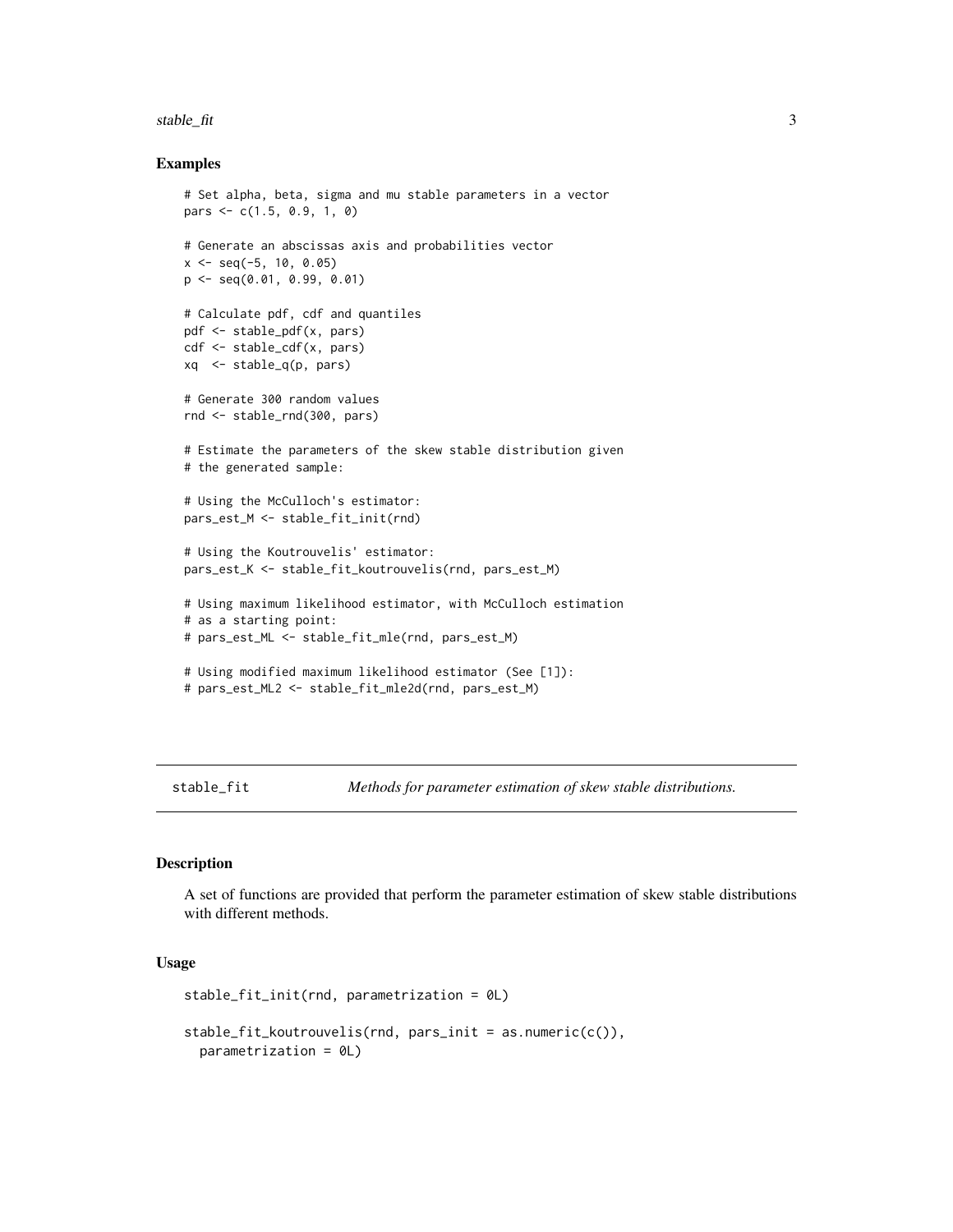#### Arguments

| rnd             | Random sample                                                                                                                |  |
|-----------------|------------------------------------------------------------------------------------------------------------------------------|--|
| parametrization |                                                                                                                              |  |
|                 | Parametrization used for the skew stable distribution, as defined by JP Nolan<br>$(1997)$ . By default, parametrization = 0. |  |
| pars_init       | Vector with an initial estimation of the parameters. $pars\_init = c(alpha, beta, sigma, mu)$ ,<br>where                     |  |
|                 | • alpha: shape / stability parameter, with $0 <$ alpha $\leq 2$ .                                                            |  |
|                 | • beta: skewness parameter, with $-1 \leq$ beta $\leq$ 1.                                                                    |  |
|                 | • sigma: scale parameter, with $0 <$ sigma.                                                                                  |  |
|                 | • mu: location parameter, with mu real.                                                                                      |  |
|                 |                                                                                                                              |  |

#### Details

- stable\_fit\_init() uses McCulloch's method of quantiles [3]. This is usually a good initialization for the rest of the methods.
- stable\_fit\_koutrouvelis() implements Koutrouvellis' method based on the characteristic function [4].
- stable\_fit\_mle() implements a Maximum likelihood estimation.
- stable\_fit\_mle2() implements a modified maximum likelihood estimation as described in [1].

#### Value

A numeric vector.

#### Author(s)

Javier Royuela del Val, Federico Simmross Wattenberg and Carlos Alberola López

Maintainer: Javier Royuela del Val *[jroyval@lpi.tel.uva.es](mailto:jroyval@lpi.tel.uva.es)* 

#### References

- 1 Royuela-del-Val J, Simmross-Wattenberg F, Alberola López C (2017). libstable: Fast, Parallel and High-Precision Computation of alpha-stable Distributions in R, C/C++ and MATLAB. Journal of Statistical Software, 78(1), 1-25. doi:10.18637/jss.v078.i01
- 2 Chambers JM, Mallows CL, Stuck BW (1976). A Method for Simulating Stable Random Variables. Journal of the American Statistical Association, 71(354), 340-344. doi:10.1080/01621459.1976.10480344.
- 3 McCulloch JH (1986). Simple Consistent Estimators of Stable Distribution Parameters. Communications in Statistics - Simulation and Computation, 15(4), 1109-1136. doi:10.1080/03610918608812563.
- 4 Koutrouvelis IA (1981). An Iterative Procedure for the Estimation of the Parameters of Stable Laws. Communications in Statistics - Simulation and Computation, 10(1), 17-28. doi:10.1080/03610918108812189.
- 5 Nolan JP (1997). Numerical Calculation of Stable Densities and Distribution Functions. Stochastic Models, 13(4) 759-774. doi:10.1080/15326349708807450.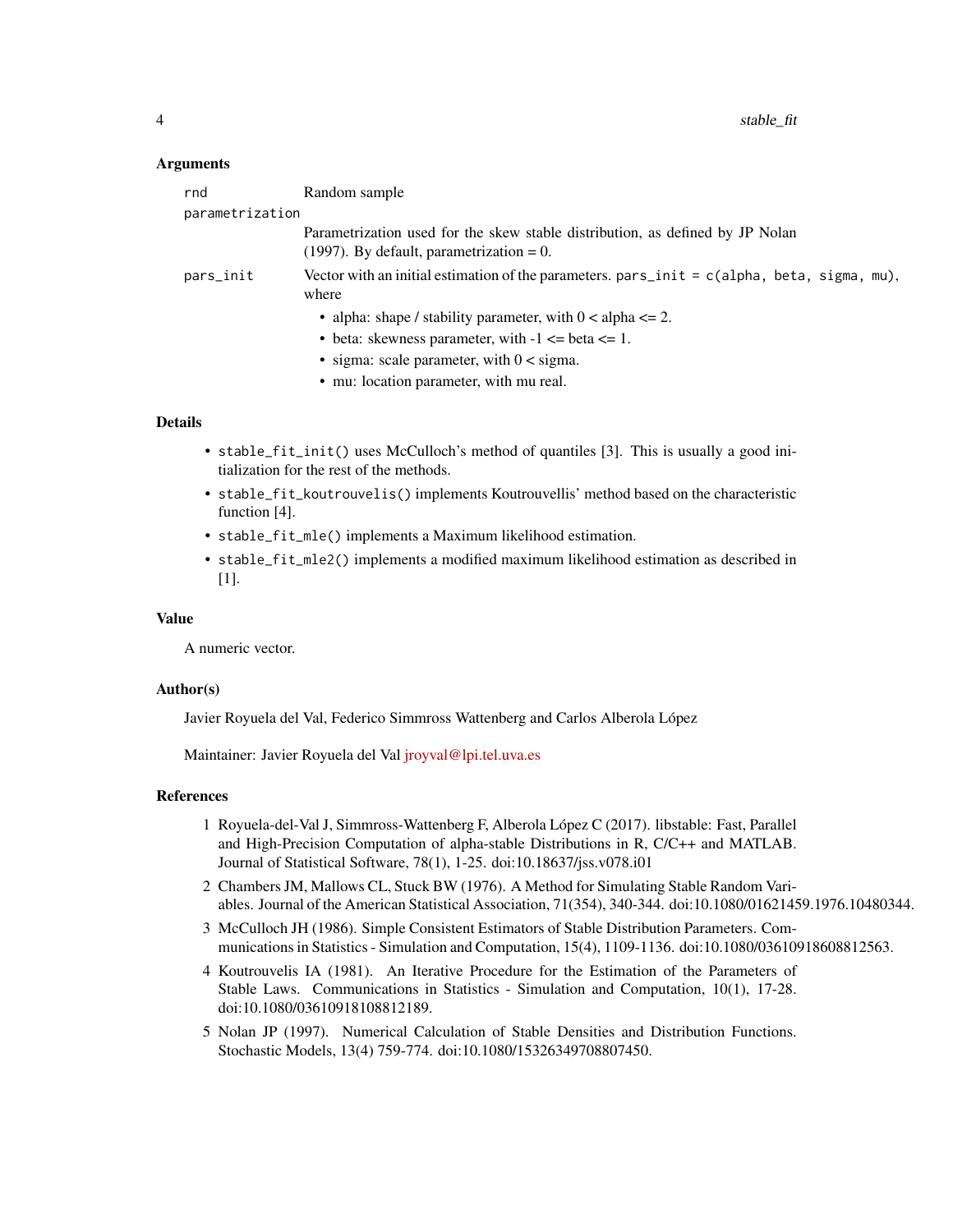#### <span id="page-4-0"></span>Examples

```
# Set alpha, beta, sigma and mu stable parameters in a vector
pars \leq c(1.5, 0.9, 1, 0)# Generate 300 random values
rnd <- stable_rnd(300, pars)
# Estimate the parameters of the skew stable distribution given
# the generated sample:
# Using the McCulloch's estimator:
pars_init <- stable_fit_init(rnd)
# Using the Koutrouvelis' estimator, with McCulloch estimation
# as a starting point:
pars_est_K <- stable_fit_koutrouvelis(rnd, pars_init)
# Using maximum likelihood estimator:
# pars_est_ML <- stable_fit_mle(rnd, pars_est_K)
# Using modified maximum likelihood estimator (see [1]):
# pars_est_ML2 <- stable_fit_mle2d(rnd, pars_est_K)
```
stable\_pdf\_and\_cdf *PDF and CDF of a skew stable distribution.*

#### Description

Evaluate the PDF or the CDF of the skew stable distribution with parameters pars  $= c$  (alpha, beta, sigma, mu) at the points given in x.

*parametrization* argument specifies the parametrization used for the distribution as described by JP Nolan (1997). The default value is *parametrization* = 0.

*tol* sets the relative error tolerance (precision) to *tol*. The default value is tol = 1e-12.

#### Usage

```
stable_pdf(x, pars, parametrization = 0L, tol = 1e-12)
```
#### Arguments

| $\mathsf{X}$ | Vector of points where the pdf will be evaluated.                                                                                                 |
|--------------|---------------------------------------------------------------------------------------------------------------------------------------------------|
| pars         | Vector with an initial estimation of the parameters. $\text{pars}_\text{init} = c(\text{alpha}, \text{beta}, \text{sigma}, \text{mu})$ ,<br>where |

- alpha: shape / stability parameter, with  $0 <$  alpha  $\leq$  2.
- beta: skewness parameter, with  $-1 \leq$  beta  $\leq$  1.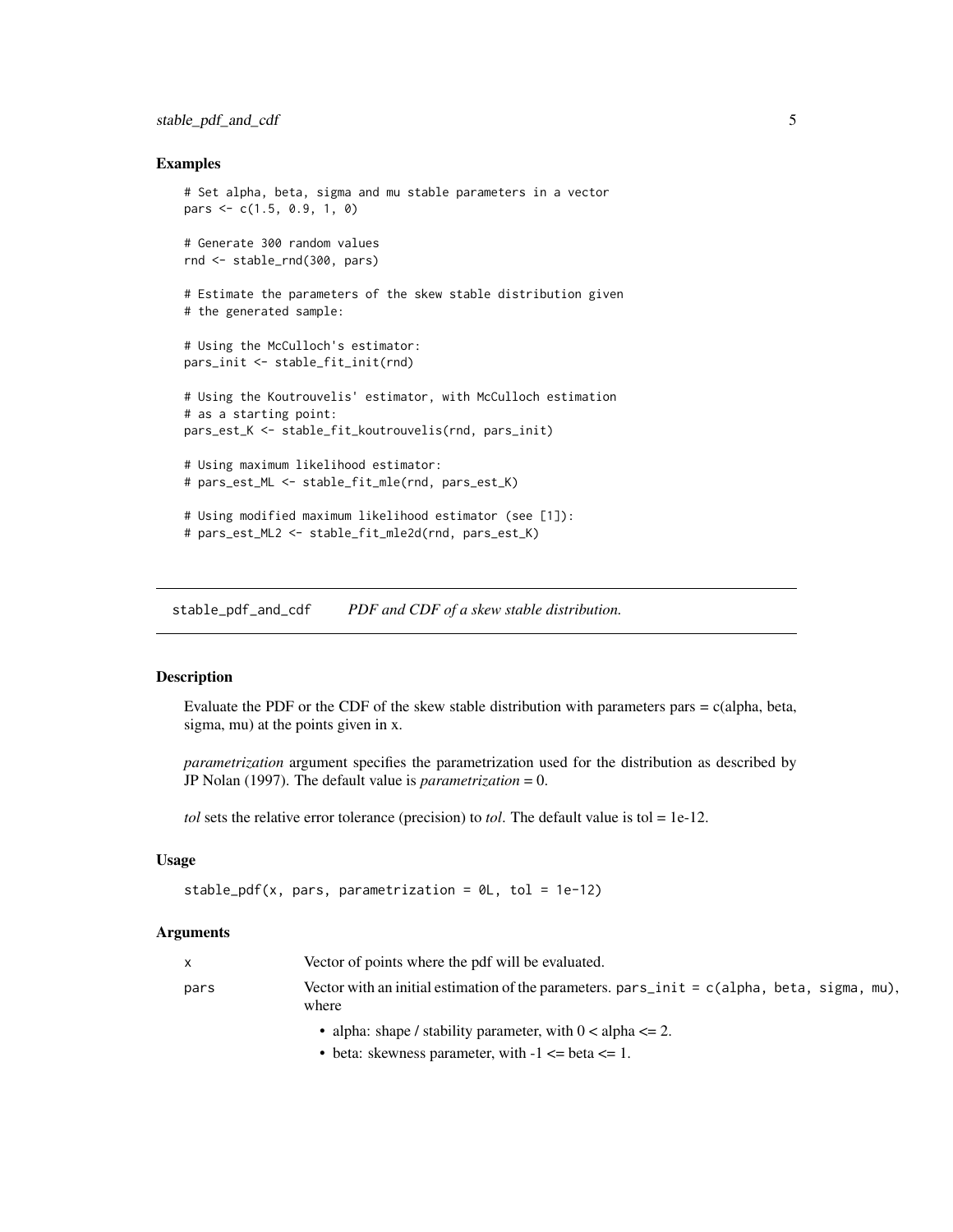<span id="page-5-0"></span>

|                 | • sigma: scale parameter, with $0 <$ sigma.                                                                                  |
|-----------------|------------------------------------------------------------------------------------------------------------------------------|
|                 | • mu: location parameter, with mu real.                                                                                      |
| parametrization |                                                                                                                              |
|                 | Parametrization used for the skew stable distribution, as defined by JP Nolan<br>$(1997)$ . By default, parametrization = 0. |
| tol             | Relative error tolerance (precission) of the calculated values. By default, tol $=$<br>$1e-12.$                              |

#### Value

A numeric vector.

#### Author(s)

Javier Royuela del Val, Federico Simmross Wattenberg and Carlos Alberola López

Maintainer: Javier Royuela del Val [jroyval@lpi.tel.uva.es](mailto:jroyval@lpi.tel.uva.es)

#### References

Nolan JP (1997). Numerical Calculation of Stable Densities and Distribution Functions. Stochastic Models, 13(4) 759-774.

#### Examples

```
pars <- c(1.5, 0.9, 1, 0)
x \le - seq(-5, 10, 0.001)
pdf <- stable_pdf(x, pars)
cdf <- stable_cdf(x, pars)
plot(x, pdf, type = "l")
```
stable\_q *Quantile function of skew stable distributions*

#### Description

Evaluate the quantile function (CDF^-1) of the skew stable distribution with parameters pars  $=$ c(alpha, beta, sigma, mu) at the points given in p.

*parametrization* argument specifies the parametrization used for the distribution as described by JP Nolan (1997). The default value is *parametrization* = 0.

*tol* sets the relative error tolerance (precission) to *tol*. The default value is tol = 1e-12.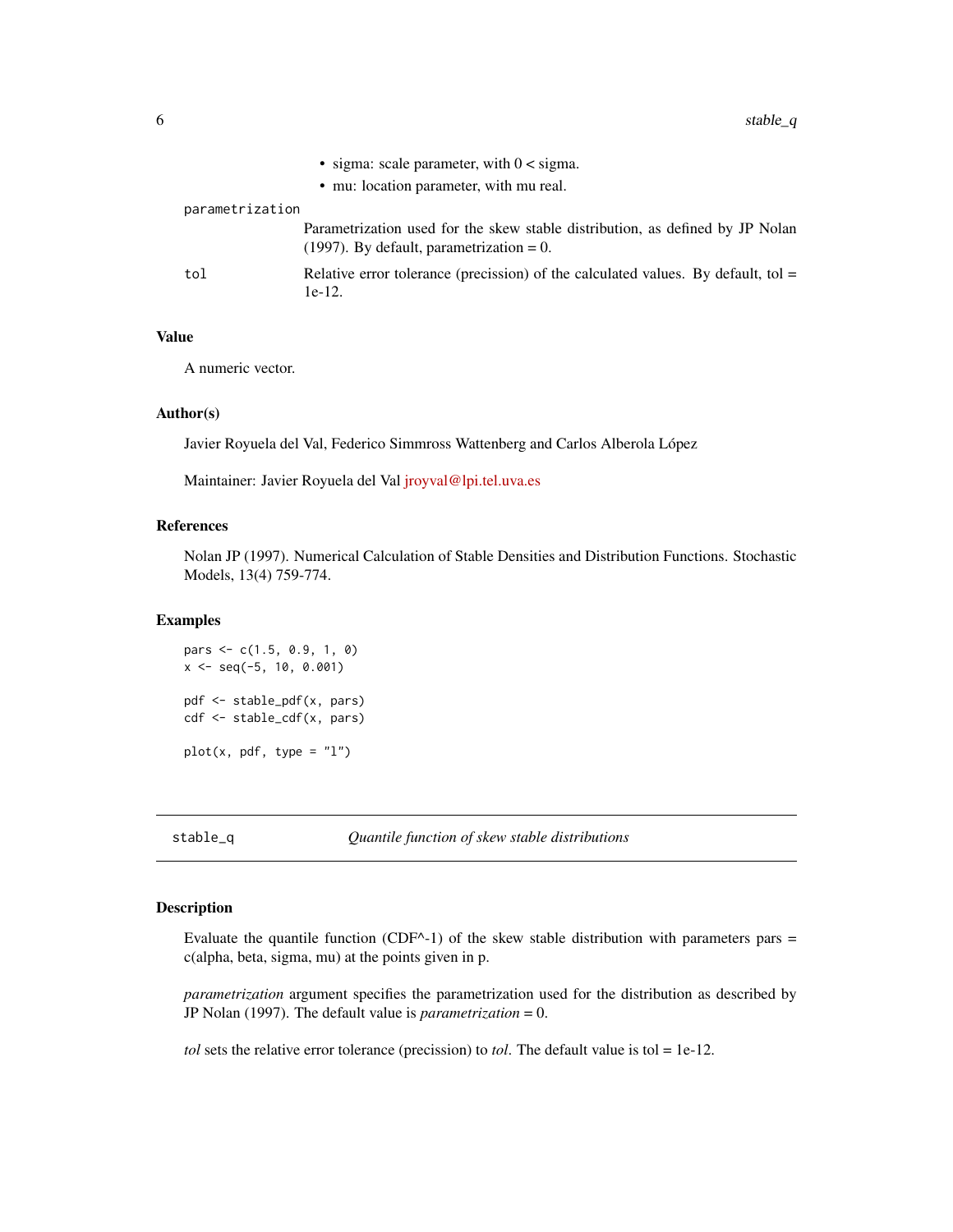#### <span id="page-6-0"></span>stable\_rnd 7

#### Usage

stable\_q(p, pars, parametrization =  $@L$ , tol = 1e-12)

#### Arguments

| p               | Vector of points where the quantile function will be evaluated, with $0 < p[i]$ <<br>1.0                                     |  |
|-----------------|------------------------------------------------------------------------------------------------------------------------------|--|
| pars            | Vector with an initial estimation of the parameters. $pars\_init = c(alpha, beta, sigma, mu),$<br>where                      |  |
|                 | • alpha: shape / stability parameter, with $0 <$ alpha $\leq 2$ .                                                            |  |
|                 | • beta: skewness parameter, with $-1 \leq b \leq 1$ .                                                                        |  |
|                 | • sigma: scale parameter, with $0 <$ sigma.                                                                                  |  |
|                 | • mu: location parameter, with mu real.                                                                                      |  |
| parametrization |                                                                                                                              |  |
|                 | Parametrization used for the skew stable distribution, as defined by JP Nolan<br>$(1997)$ . By default, parametrization = 0. |  |
| tol             | Relative error tolerance (precission) of the calculated values. By default, tol $=$<br>$1e-12.$                              |  |
|                 |                                                                                                                              |  |

#### Value

A numeric vector.

#### Author(s)

Javier Royuela del Val, Federico Simmross Wattenberg and Carlos Alberola López

Maintainer: Javier Royuela del Val [jroyval@lpi.tel.uva.es](mailto:jroyval@lpi.tel.uva.es)

stable\_rnd *Skew stable distribution random sample generation.*

#### Description

stable\_rnd(N, pars) generates N random samples of a skew stable distribuiton with parameters pars = c(alpha, beta, sigma, mu) using the Chambers, Mallows, and Stuck (1976) method.

#### Usage

```
stable_rnd(N, pars, parametrization = 0L)
```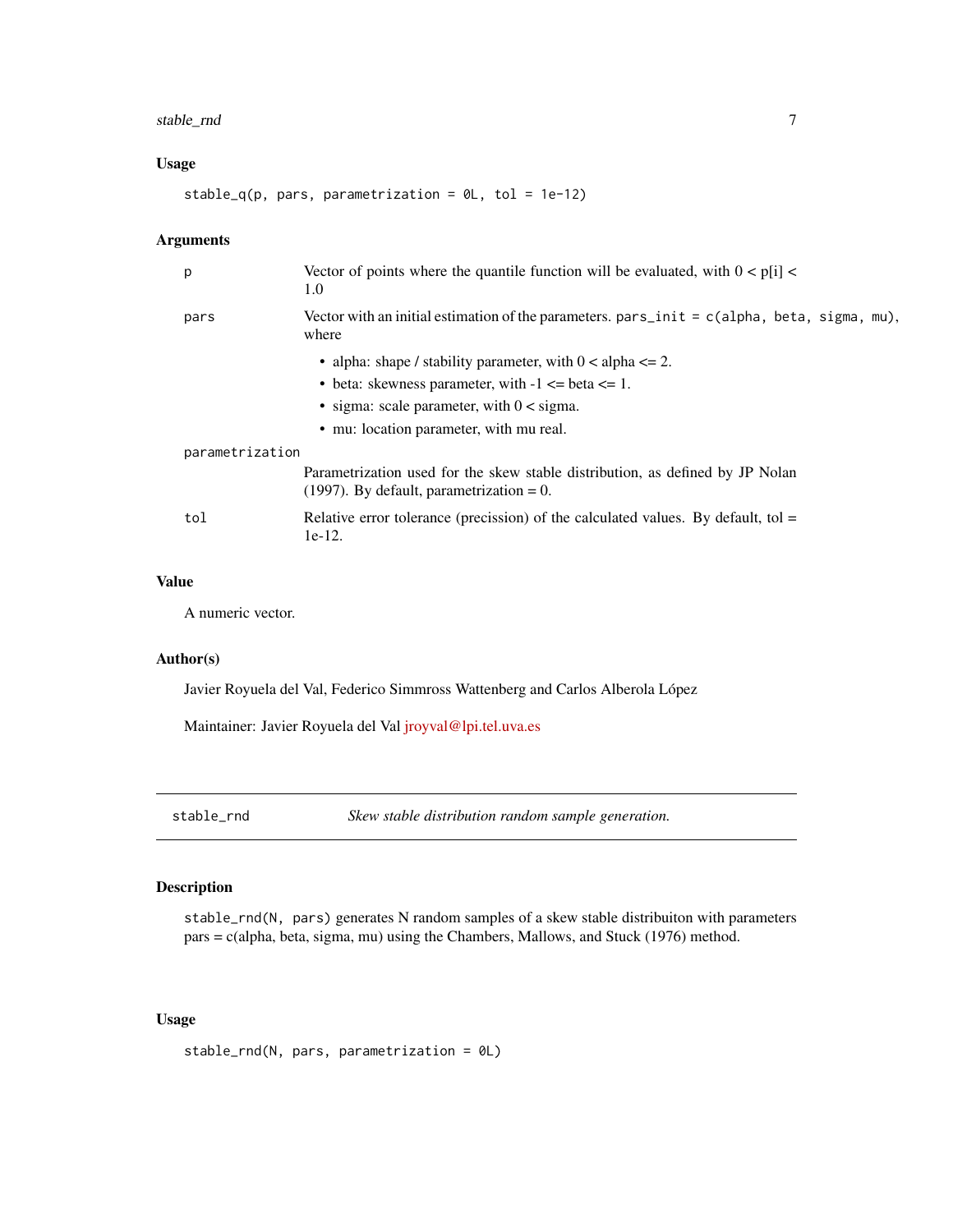#### Arguments

| N               | Number of values to generate.                                                                                                |
|-----------------|------------------------------------------------------------------------------------------------------------------------------|
| pars            | Vector with an initial estimation of the parameters. pars_init = $c$ (alpha, beta, sigma, mu),<br>where                      |
|                 | • alpha: shape / stability parameter, with $0 <$ alpha $\leq$ 2.                                                             |
|                 | • beta: skewness parameter, with $-1 \leq$ beta $\leq$ 1.                                                                    |
|                 | • sigma: scale parameter, with $0 <$ sigma.                                                                                  |
|                 | • mu: location parameter, with mu real.                                                                                      |
| parametrization |                                                                                                                              |
|                 | Parametrization used for the skew stable distribution, as defined by JP Nolan<br>$(1997)$ . By default, parametrization = 0. |

#### Value

A numeric vector.

#### Author(s)

Javier Royuela del Val, Federico Simmross Wattenberg and Carlos Alberola López

Maintainer: Javier Royuela del Val [jroyval@lpi.tel.uva.es](mailto:jroyval@lpi.tel.uva.es)

#### References

Chambers JM, Mallows CL, Stuck BW (1976). A Method for Simulating Stable Random Variables. Journal of the American Statistical Association, 71(354), 340-344. doi:10.1080/01621459.1976.10480344.

#### Examples

```
N < - 1000pars <- c(1.25, 0.95, 1.0, 0.0)
rnd <- stable_rnd(N, pars)
```
hist(rnd)